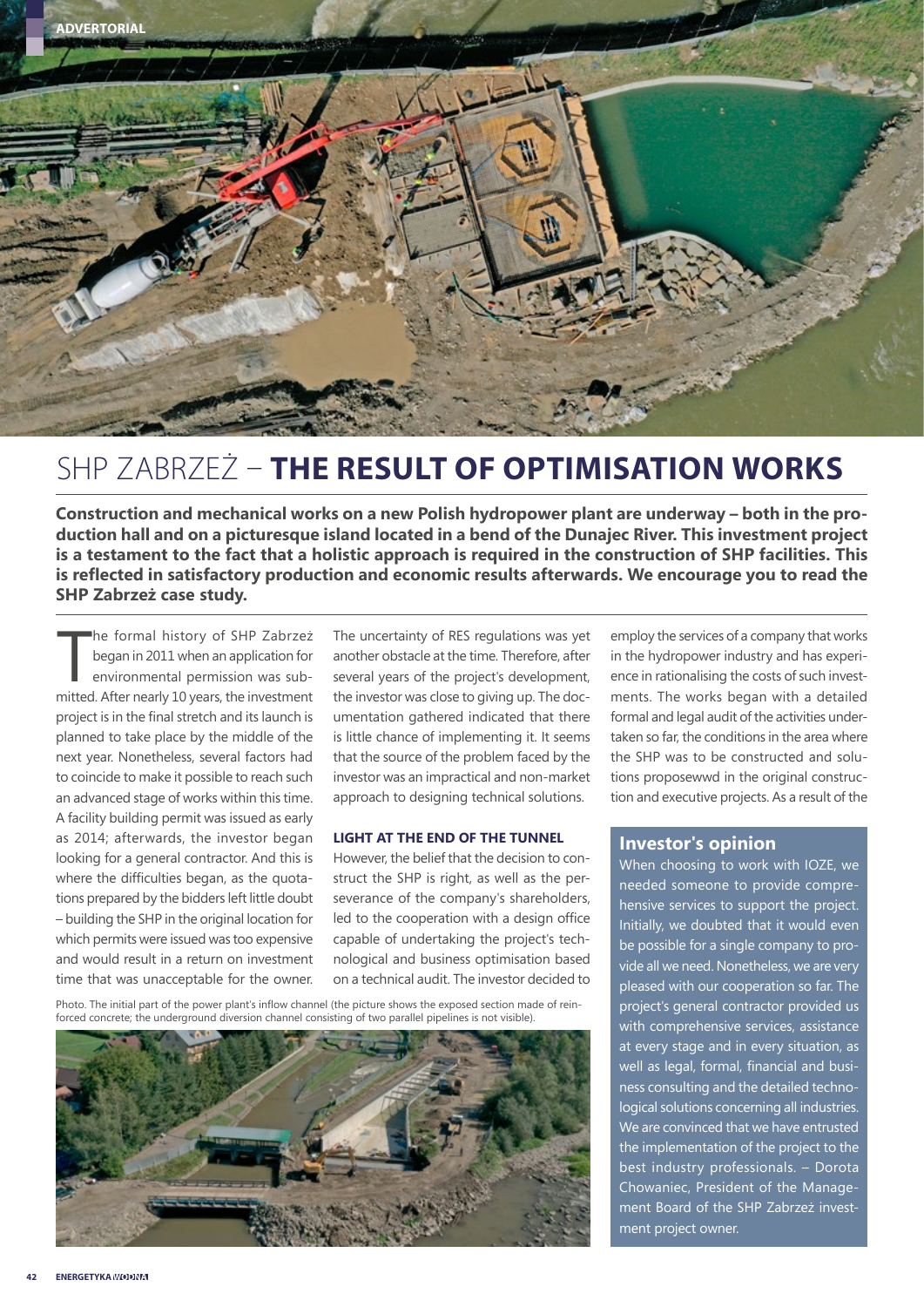Fig. A FLOW 3D simulation of water flow and water levels within the intake prepared by a CFD modelling specialist – provided by Instytut OZE Sp. z o.o., SHP Zabrzeż replacement design documentation contractor.



analysis, it was recommended that new project documentation be prepared to enable investment optimisation. The investor finally accepted the SHP Zabrzeż implementation offer based on the design-build method and could look to the future with optimism ever since – especially since the service also included obtaining project funding. For the investor, the most important thing is to get

a chance to achieve the expected rate of return on financial expenditures, as well as ensure the technical and business coherence of the project while maintaining high safety and quality standards.

#### **OPTIMISED TECHNOLOGY**

The new project reflected the designers' conviction that implementing the project

#### **Basic advantages of the technology**

A characteristic feature of a traditional vertical Kaplan turbine system – like the one designed for SHP Zabrzeż – is the low failure rate, which ensures stable, long-term operation of the facility. The turbine's design makes the number of parts that require maintenance very limited. At the same time, the turbine is easily accessible during any required maintenance works that the SHP might have to undergo. Furthermore, even while one turbine is undergoing maintenance works, the other can still operate and generate electricity. This is because each turbine has an autonomous energy generating system. All you need to do to shut down a turbine for its scheduled maintenance is to close the gates on the pipeline feeding water to it. Apart from the turbine, the RES installation includes a spiral, reinforced concrete inflow chamber (the first part of the chamber has a circular cross-section while the second a rectangular one), which, like all other elements, was modelled in specialised software to ensure the most efficient form. Another thing worth noting is the SHP's high level of flood safety. This includes the building itself, which will be capable of withstanding total submersion while preventing floodwater from getting inside thanks to special flood gates. The necessity of introducing such solutions stems directly from the nature of the river on which the project is located.

in a profitable version is possible – a fact supported by their experience and multicriteria hydrological and hydrotechnical analyses conducted. As part of the optimisation process, the SHP's entire hydraulic system was analysed, including the water intake, the inflow channel to supply water and the inflow chamber. The solutions used for this included the FLOW 3D software used to perform numerical simulations of liquid flow and water levels. The simulation made it possible to remodel the water intake's shape to make it more efficient (smaller energy losses; better adapted to the nature of a mountain river and the changing water levels in the different seasons). Water from the Dunajec will be directed to the intake using a stone groyne and then flow through an open canal. Importantly, the diversion canal changes its cross-section in 2 planes within the first 28 metres. The sloped bottom plate and narrowing walls enable slow and uniform water flow and eliminate turbulent water movements. The remainder of the canal has a constant cross-section. The main part of the system guiding the water into the turbines consists of two pipelines with a length of 142 m, a diameter of 2.4 m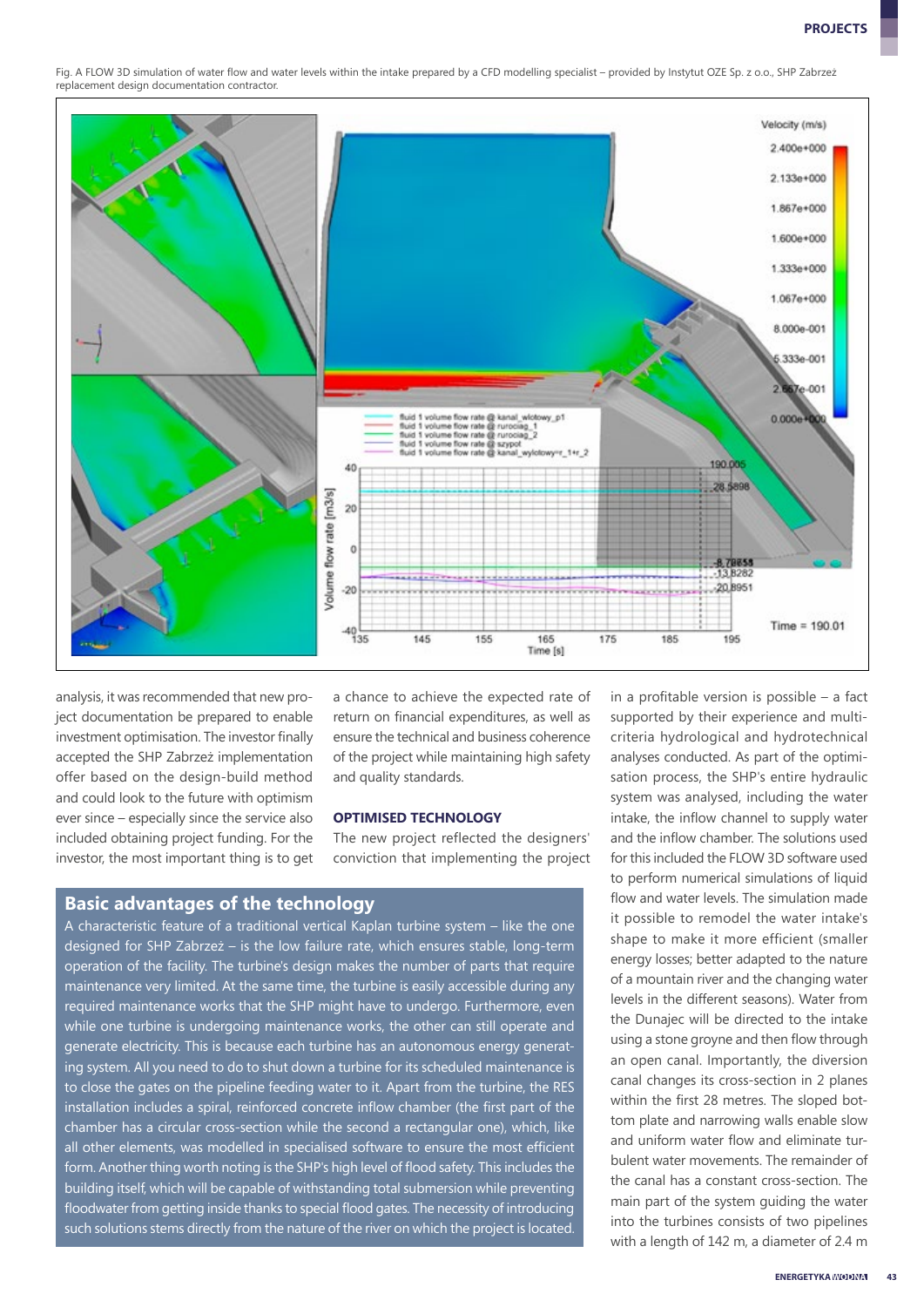Photo. The hub of the Kaplan turbine, which will be installed at SHP Zabrzeż, during a five-axis CNC machining process



and a longitudinal slope of 0.35%. The total head possible to obtain for the SHP is up to 4 m, but this is also supplemented by a weir that supports the canoeing track. The constructional changes introduced (as a result of CFD – Computational Fluid Dynamics tests, among others) in the case of the intake's and diversion canal's designs, as well as the SHP building, the turbines and the drainage canal, were vital not only for the system's efficiency but also for the technical feasibility of the whole project. The heart of SHP Zabrzeż will be two vertical Kaplan turbines with a the runner diameter of 1670 mm, which are already being manufactured in the technology supplier's production hall. The facility's installed electrical power will be 0.5 MW and each turbine will be equipped with a four-blade adjustable pitch runner and 20 guide vanes, which make it possible to direct the water stream and control the turbine flow rate.

#### **PICTURESQUE LOCATION AND SMART DEVELOPMENT**

The new small hydropower plant is being built in a bend of the Dunajec River, surrounded by the Beskid Wysoki, on an island separating the riverbed from a canoeing track which has been operating since the mid-1990s. The two facilities are expected to operate interdependently, which was one of the primary conditions provided for in the administrative decisions concerning the SHP. The power generating system will work around the clock throughout the cold season while between April and October it will allow for operation of the canoeing track. It is worth to emphasize the eco-friendly nature of the solutions utilised, such as the stone groyne used to divert water to the inflow canal, which is quite similar to natural structures. Obstructing the riverbed and disturbing the biological continuity of the Dunajec River – and putting the aquatic fauna at risk – is out of the question in this case. The facility, which is already partially completed, corresponds to the existing land use criteria and will exploit the previously unused hydropotential of this area. Sustainability in its pure form.

#### **FURTHER PLANS**

The investment project, which has been under construction for several months, is in line with the general upward trend in hydroelectric power engineering. This is a direct result of both the stabilisation of the RES sector support system and the national and global policy of reducing the share of traditional fossil fuels in the energy sector. By using a Kaplan turbine designed individually based on the needs of the project, the SHP will be able to generate energy steadily and reliably. The launch of the facility in the first half of next year will enable the investor to take advantage of the recently introduced fixed energy sales prices under the FIT tariff. Considering the investments in the small hydropower plant sector in a slightly broader perspective, and in the context of the current economic situation and impact of the pandemic, one can surmise that banks and investment funds should be interested in seeking such investment alternatives to trading funds. This is especially since a welldesigned facility makes a simple payback period of up to several years and an Internal Rate of Return (IRR) between a dozen and several dozen per cent achievable. To sum up, it is worth emphasizing that the

broadly understood success in the case of such investments lies in using a comprehensive approach. It also involves using solutions developed based on experience gained in many projects – a successful power plant is not simply an engineering facility built according to a project, but rather a sequence of interdependent legal, formal, economic, technical and technological factors, each of which requiring that all others be taken into account.

However, it often happens that the start of an SHP investment is held up by administrative procedures, errors in the engineering documentation and unprofitable technological assumptions. In such situations, seeking the help of a professional design office is a great choice, as this can help identify optimisation opportunities and prepare an economically and technologically feasible investment project that meets all legal criteria and encourages the investors to proceed with its implementation.

#### **Holistic approach of the Instytut OZE**

At our company, we utilise a holistic approach to projects and apply technically and financially optimal solutions, which ensures that the given project has a chance to achieve the rate of return expected by the clients. Scope of services:

- hydropower potential analysis,
- selection of optimal technology,
- SHP technical solution concepts,
- calculation of investment expenditures and operating costs; evaluation of the investment project based on profitability indicators (NPV, IRR, DPP).

The design office provides comprehensive services on the domestic market and shares both its good practices and extensive experience with such foreign entities as advisors, investors, design offices, general contractors and end clients. Instytut OZE is also capable of successfully transferring its vision of how to run an RSE business to foreign markets.



Wioleta Smolarczyk Łukasz Kalina 512 008 805 lukasz.kalina@ioze.pl www.instytutoze.pl

Photos and graphics come from the archives of Instytut OZE Sp. z o. o. company.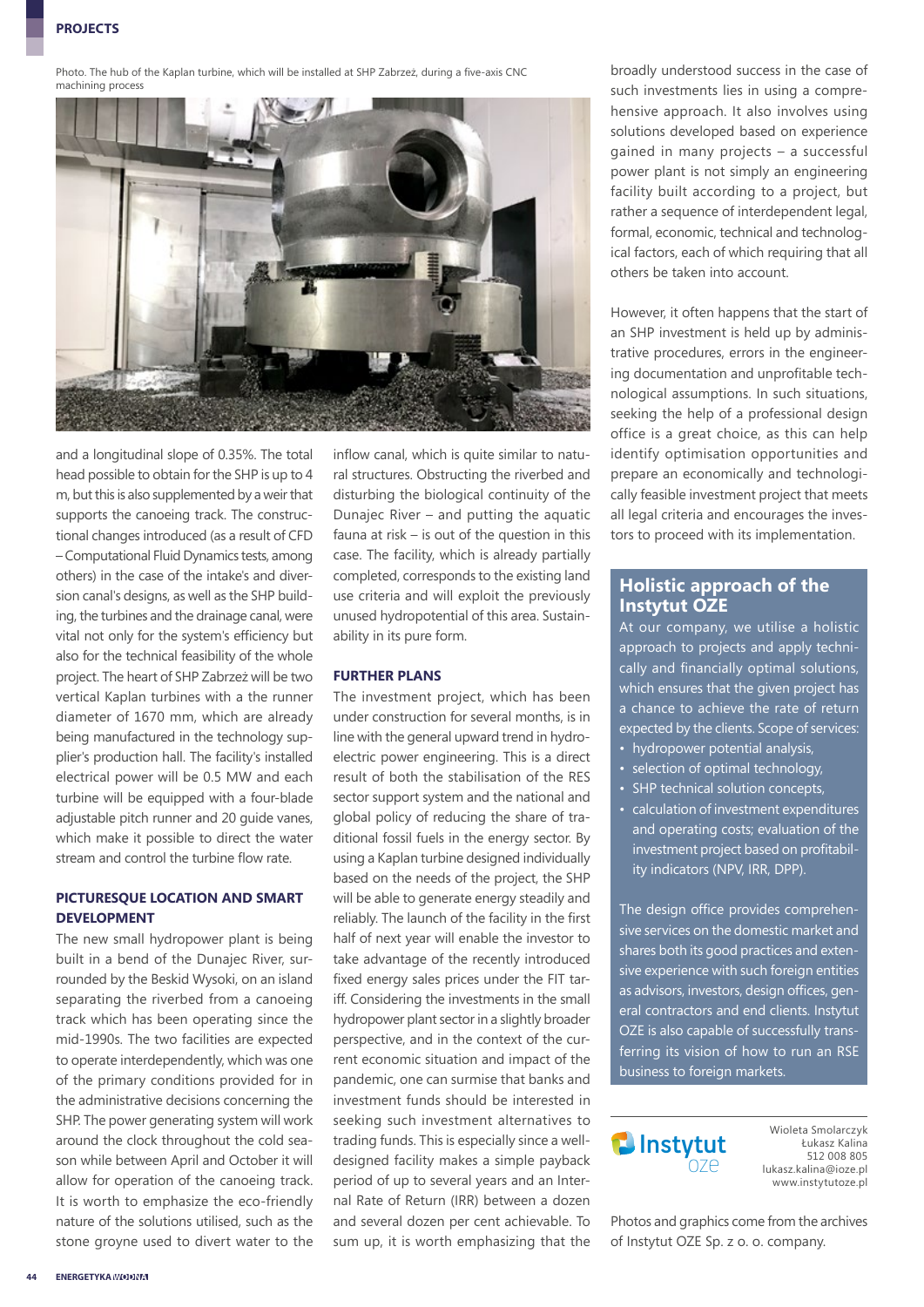

# turn water into profits

- Oferujemy kompleksowe doradztwo w zakresie inwestycji w elektrownie wodne włącznie z dostarczeniem autorskich technologii oraz wykonawstwem pod klucz.
- Tworzymy interdyscyplinarne zespoły ekspertów i specjalistów z zakresu hydrotechniki, mechaniki, automatyki i budownictwa, którzy proponują rozwiązania precyzyjnie dopasowane do potrzeb Klientów.

Zapraszamy do kontaktu: Łukasz Kalina □ +48 512 008 805, ⊠ lukasz.kalina@ioze.pl

www.ioze.pl